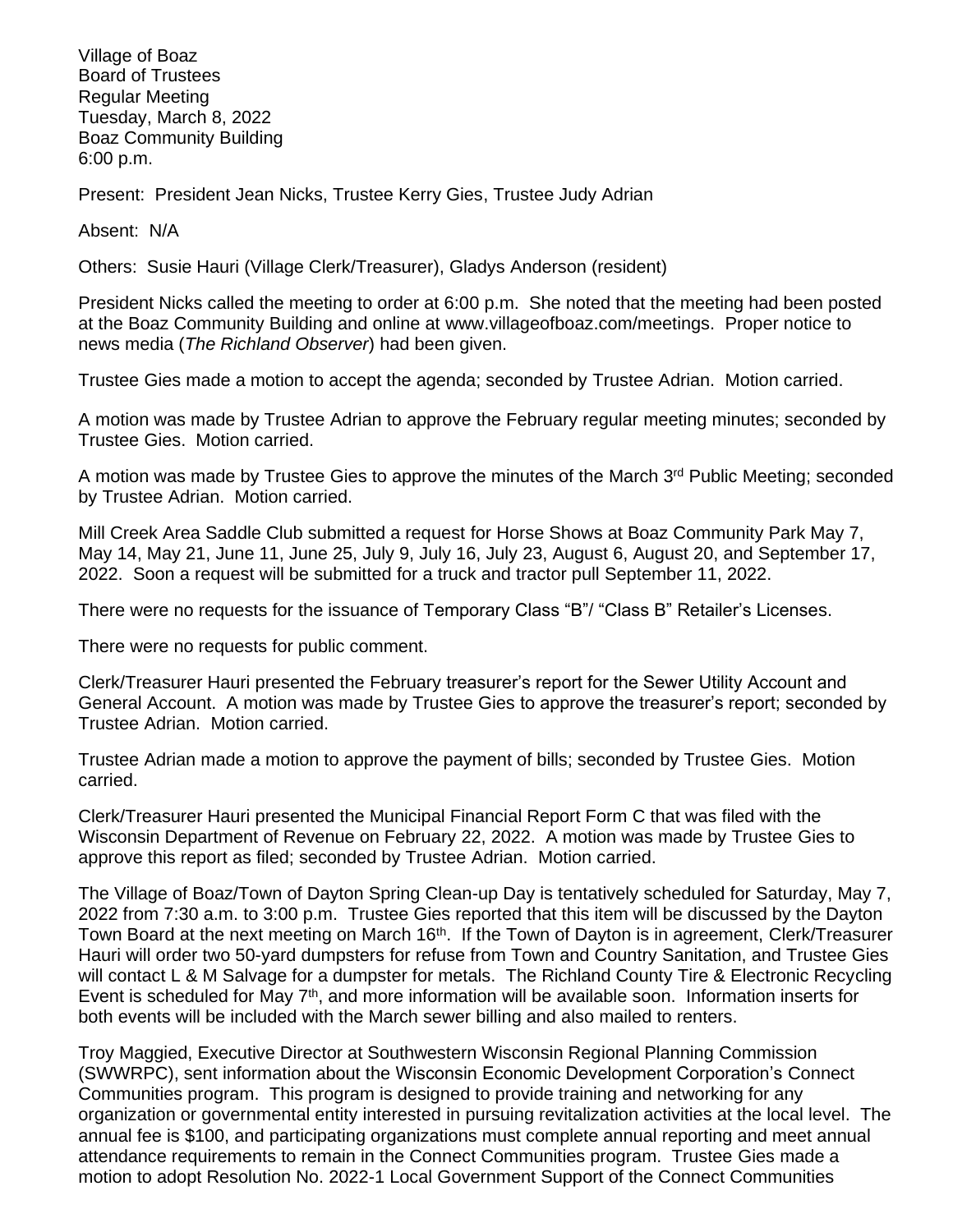Program for the Village of Boaz; seconded by Trustee Adrian. Motion carried. A copy of the resolution is included at the end of these minutes.

Carson Hackett of Davy Engineering will attend either the April or May meeting to share the Phase 2 Phosphorus Report being submitted March 31<sup>st</sup> to the Department of Natural Resources (DNR) and answer any questions the Board may have. There are two additional reports due to the DNR in 2023 and 2024 which will be much more detailed and contain a lot more information on how the Village will meet final compliance. Davy Engineering will also speak with the Board about the next steps and completing the final two reports.

The Wisconsin Department of Transportation (DOT) has a project (ID: 5860-00-61) under development to treat the pavement of State Highway 171 with mill and overlay and to replace guard rail end terminals as needed. The DOT submitted a request for any sewer utility facilities in the project area. Clerk/Treasurer Hauri reviewed the Davy Engineering sewer maps and selected every map that made reference to State Highway 171, and President Jean Nicks signed Proposed Highway Improvement Notice (DT1077). The Board reviewed Form DT1077 and the Davy Engineering sewer maps that were submitted to the DOT Utility Coordinator on February 17, 2022 and concluded that this should satisfy the DOT request.

Clerk/Treasurer Hauri shared a letter from Westbrook Associated Engineers and an email from the DOT about an informational webinar focused on WisDOT's recent solicitation to use Federal Fiscal Year 2023-2026 funding from the Bipartisan Infrastructure Law (BIL). Trustee Gies indicated that this probably won't apply to Boaz; it's more for projects like bridges and box culverts. To learn more, there is a one-hour webinar scheduled for Thursday, March 10, 2022 at 1:00 p.m. that the Board can attend.

The Board reviewed a proposal submitted by Rhyme for a new copy machine with a maintenance agreement. It was decided that the current copier is still sufficient and to not enter into a purchase agreement/maintenance contract at this time.

Gordon Burns dropped off original documents and photos pertaining to the snowmobile bridge. Some items may be suitable for display in the Lions Club Legacy Building, and the envelope will be held in the clerk's office for now. The Board appreciated receiving this history.

Betsy Roesler, Project Coordinator for the Drug-Free Communities grant, and Cindy Chicker, president of Partners for Prevention Coalition of Richland County, will attend the April meeting to provide best practices for events at which alcohol will be served. The Board should ask key people in charge of serving alcohol at Boaz Community Park to attend the April meeting.

Arrangements made so far for Boaz Fun Daze (July 15 -17, 2022) include lining up vendors, DJ's, face painting, ball teams, and soliciting donations.

Boaz Sewer Utility repairs – No repairs have been needed since the last meeting. Current inventory: new-style pumps – 1 brand-new, 2 rebuilt, 1 at Area Septic to be repaired; 1 old-style pump and 1 "Special" pump.

There were no updates on the 10-foot gutter for the community building or posting box for the utility building.

The Board completed the annual evaluation of Clerk/Treasurer Hauri, and a copy will be filed in the clerk's office.

Reminders (all at Boaz Community Building):

- March 29, 2022 Open Book (assessor only) 2:00 4:00 p.m.
- April 5, 2022 Spring Election 7:00 a.m. 8:00 p.m.
- April 26, 2022 Board of Review 4:00 6:00 p.m.